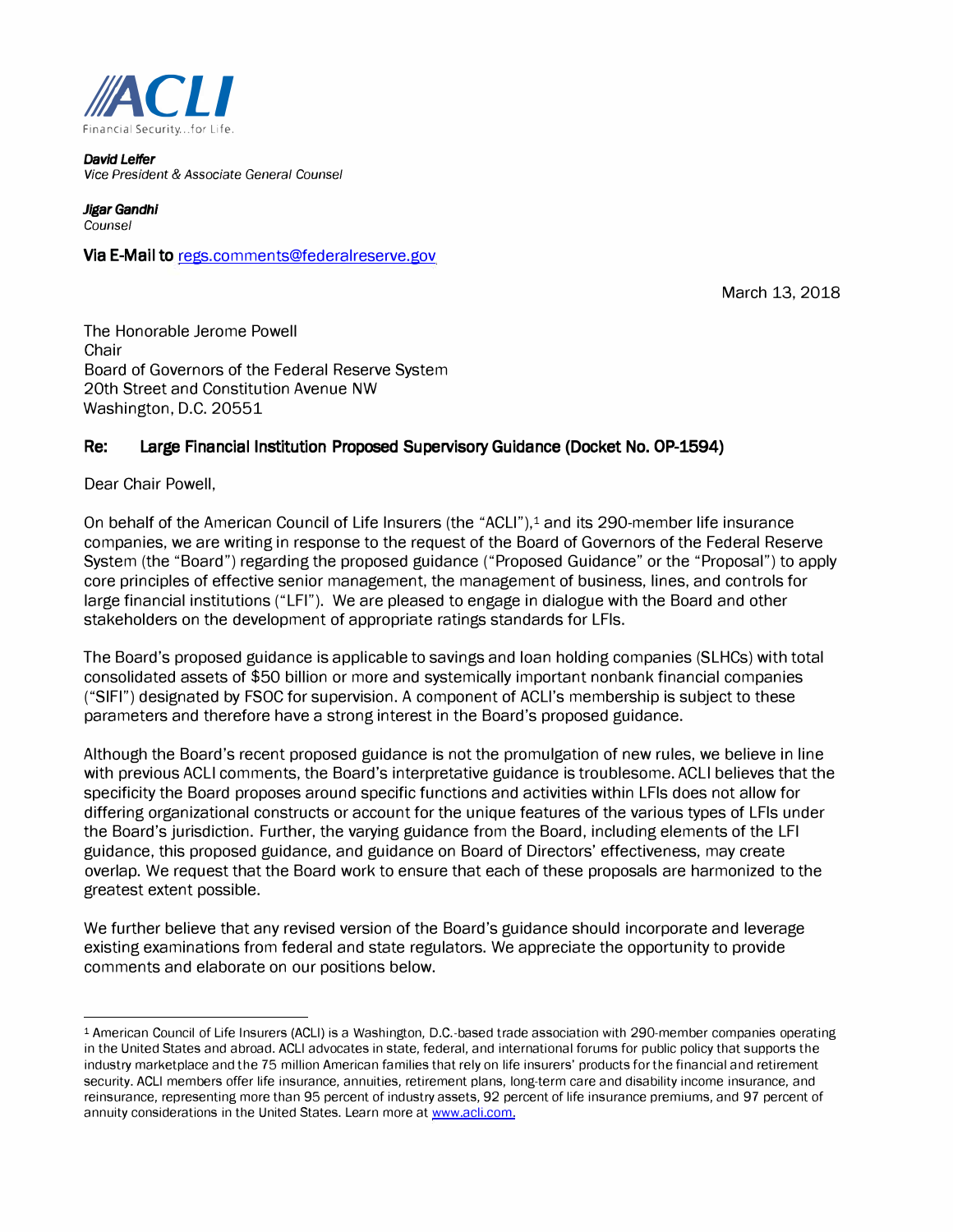# *The Board's Proposed Guidance is Inappropriately Tailored to Insurance Companies*

*ACLI believes the Board inappropriately applies rules intended for banks to insurers who may be SLHCs* or SIFIs. The proposed guidance cites existing statutes and states that a Chief Risk Officer ("CRO") must report to a Chief Executive Officer and to the Risk Committee of the company's Board of Directors, and *further the Board cites to the risk management and reporting requirements for bank holding* companies.<sup>2</sup> The Board also stipulates that a CRO must provide input to a company's Board of Directors *on incentive compensation plans design and effectiveness. In this instance the Board is prescriptively applying a bank holding company regulation to non-bank financial institutions or inappropriately choosing the best functions and use of a company's CRO.*

We believe that the Board should not mandate the specific functions of a CRO. To that end, we would request the Board change the proposed guidance to allow for oral or written reports from a CRO to the *Risk Committee and refocus a CRO's input on compensation plans to whether it incentivizes excessive risk-taking. Decisions surrounding compensation plan design and effectiveness, are best left to a company's human resources department.*

## *The Board's Proposed Guidance is Too Prescriptive*

*The Board's proposed guidance does not provide the necessary flexibility to insurance companies. In its objectives section, the Board states that the proposed guidance is "designed to delineate the roles and* responsibilities for individuals and functions related to risk management."<sup>3</sup> ACLI requests that the Board *change its focus in the proposed guidance to provide direction on what companies should do as opposed to prescribing how risk management activities should be done or whom should do it.*

*ACLI recommends that the Board look to existing frameworks for assistance when reworking its proposed guidance. The proposed guidance should follow the key principles set out by the National Association of Insurance Commissioners ("NAIC") Own Risk and Solvency Assessment ("ORSA") Guidance Manual. The Manual sets out five principles an insurer should include in any effective enterprise risk management framework: 1) Risk Culture and Governance; 2) Risk Identification and Prioritization; 3) Risk Appetite, Tolerances and Limits; 4) Risk management and Controls; and 5) Risk Reporting and Communications.<sup>4</sup>*

*Most pertinent in the Guidance Manual is the flexibility it affords insurers in their adoption of the principles. The Manual states specifically, "[t]he manner and depth in which the insurer addresses these* principles is dependent on its own risk-management processes."<sup>5</sup> We believe here the NAIC provides the *needed flexibility for various companies to tailor the principles to their specific risk management profile.* We again request that the Board heed the NAIC's approach and update its guidance to provide direction *and flexibility to companies.*

## *The Board's Proposal Inappropriately Focuses Only on the Business Line as opposed to a Centralized Perspective*

*We believe that the Board's proposed guidance also assumes that certain responsibilities are* undertaken by business lines which is not be true in all instances. For example, in the guidance, the Board writes: "[t]he activities of a business line should remain within risk limits established by IRM."<sup>6</sup>

*<sup>2</sup> 12 CFR 252.33.*

*<sup>3</sup> Proposed Supervisory Guidance, 80 Fed. Reg. 1351 (January 11, 2018).*

*<sup>4</sup> NAIC Own Risk and Solvency Assessment Manual, available at, http://www.naic.org/store/free/ORSA\_manual.pdf <sup>5</sup> Id.*

*<sup>6</sup> Proposed Supervisory Guidance, 80 Fed. Reg. at 1358.*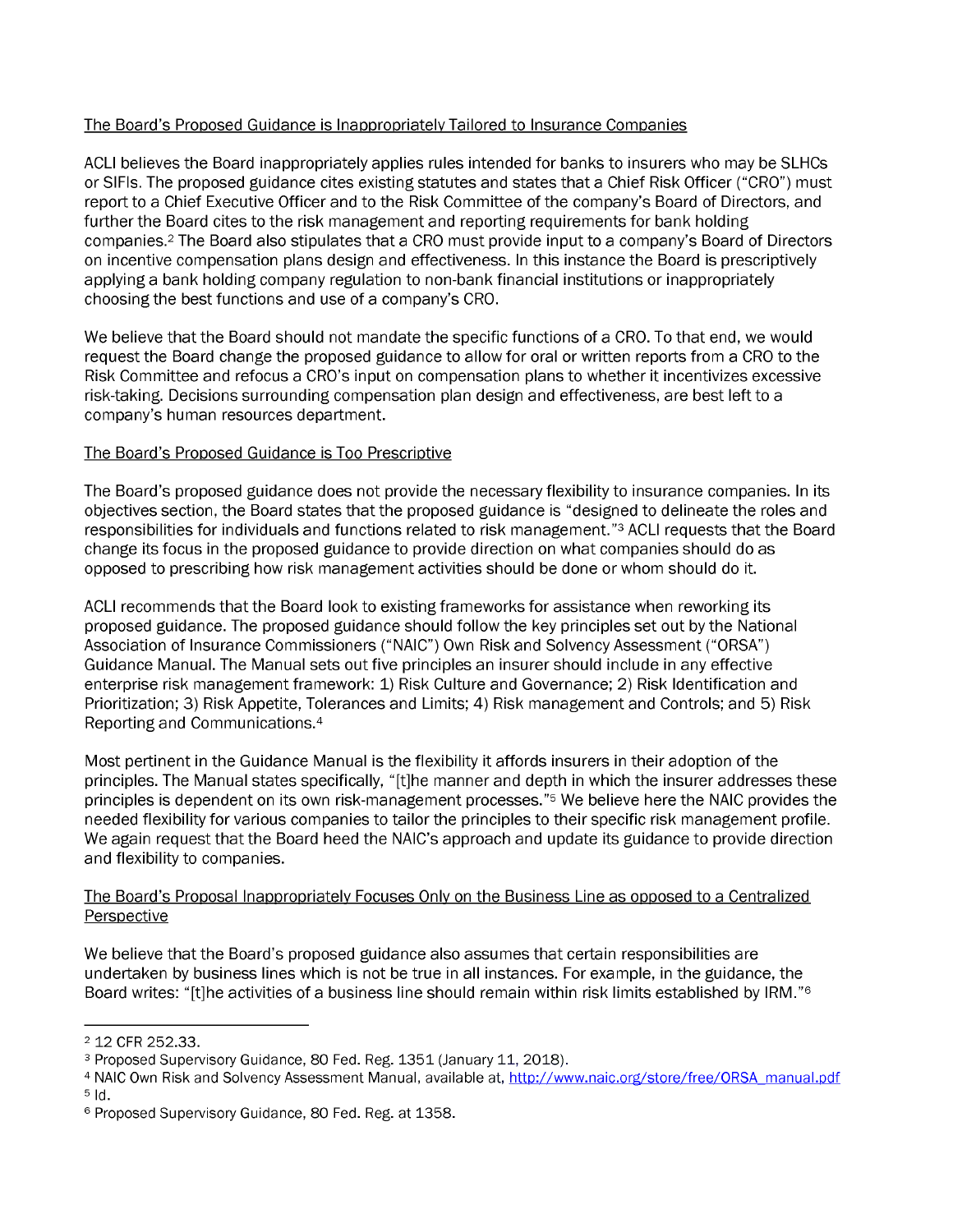*This statement and its adjoining footnote 39 assume that risk limits are established by individual* business lines. This is not always the case, and the Board's proposed guidance should reflect that. In *addition, the Board's proposed guidance inappropriately assumes that companies make determinations on training and development of staff by individual business lines. Many companies perform such functions centrally.*

*Further, the Board's proposed guidance stipulates that senior management govern a company's risk objectives and strategy across the enterprise level to ensure a company's soundness. However, in its referenced footnote 30, the Board infers that a company determines risk on a business line level rather* than at the enterprise level.7 We believe that in several instances of the Board's proposed guidance, it *assumes that companies cannot undertake a new business or new initiative risk review at the enterprise* level but must do so on the business line level. We again request that the Board's proposed guidance *clarity that senior management may also determine risk on an enterprise level and not simply on a business line level.*

*In line with our comments above, under its Section titled "Core Principles of the Management of business lines" we request the following insertion (new language underlined): "For a LISCC firm, due to* its size, risk profile, and systemic importance, these principles apply to all of the firm's business lines as *well as the overall enterprise."*

#### *Feedback to the Board's Specific Request for Comment*

Under the Board's specific requests for guidance, the Board states: "[o]ther supervisory communications have used the term "risk appetite" instead of risk tolerance. Are the terms "risk appetite" and "risk *tolerance" used interchangeably within the industry, and what confusion, if any, is created by the terminology used in this guidance?" We believe here the Board assumes that the terms are interchangeable, which they are not. Risk Appetite is deemed to be the amount of specific risk(s), among many, the company chooses to accept and is comfortable with generally. Conversely, Risk Tolerance is the maximum amount of risk that a company can sustain.*

In this vein, the Board in their proposed guidance states that "IRM should create lower-level risk limits, such as for an individual business line, based on the enterprise-wide risk limits." ACLI is unclear as to *what the Board interprets as "lower-level risk limits" in its characterization. We request clarification or further definition.*

#### *Specific Changes to the Language of the Proposed Guidance*

*In accordance with the current U.S. insurance regulatory regime, we request the insertion of the term "lead" or "primary financial regulatory agency" in reference to the lead regulatory body for each company.*

*Under footnote 41, we request the insertion of the following language (underlined); '"Financial strength and resilience' is defined as maintaining effective capital and loss absorption resources and liquidity governance and planning process..."<sup>8</sup> We believe the added language provides a more comprehensive view of the critical components of financial strength and resilience. Insurer "loss absorption resources" go beyond just capital and provide a more accurate measure of a company's financial strength and resilience. We would also request the insertion of "loss absorption resources" in instances alluding to a company's financial strength throughout the proposed guidance.*

*<sup>7</sup> Proposed Supervisory Guidance, 80 Fed. Reg. at 1357.*

*<sup>8</sup> Proposed Supervisory Guidance, 80 Fed. Reg. at 1358.*